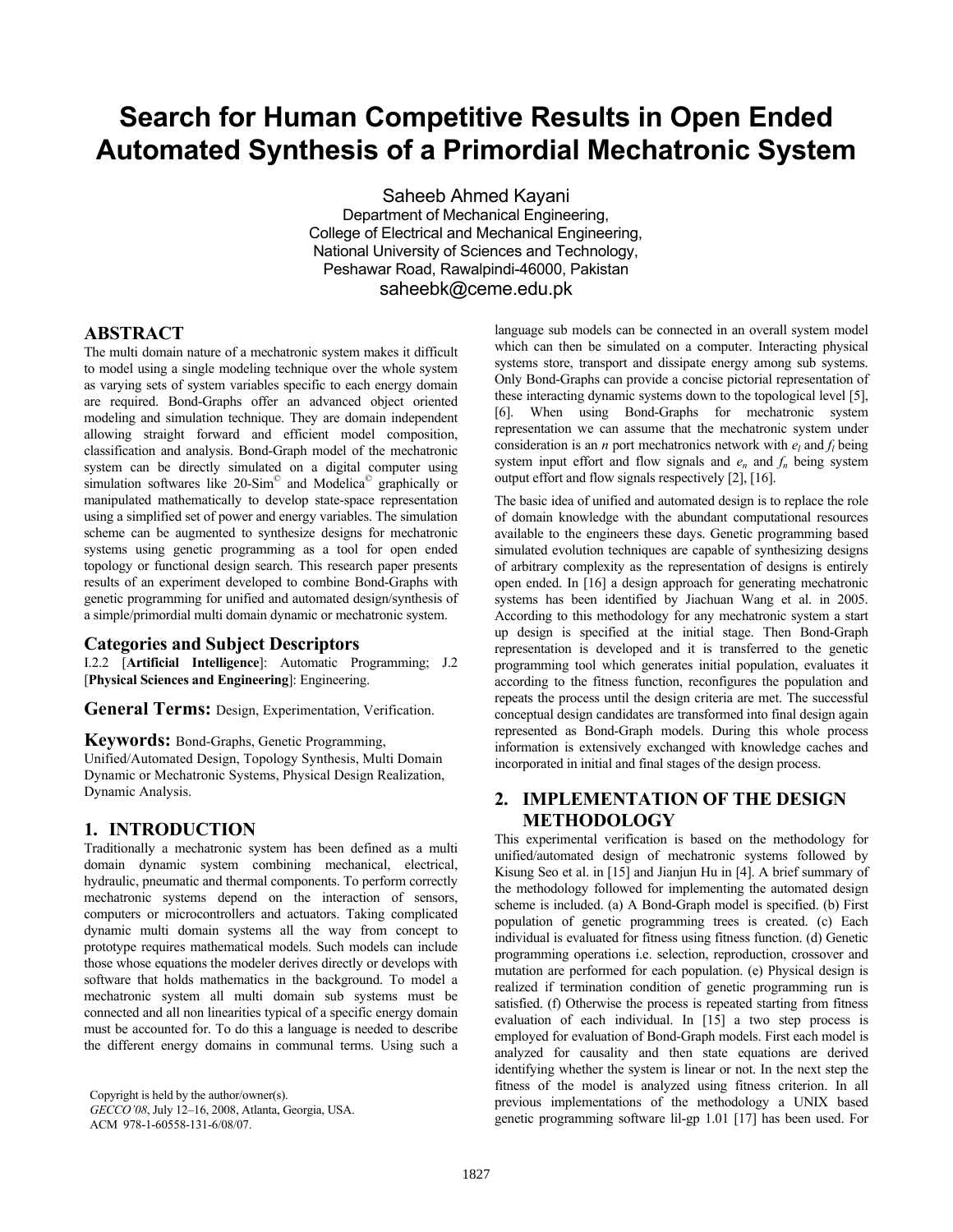the first time Genetic Programming Studio 1.0 [12] is employed in this application which is based on lil-gp 1.01 kernel but offers a visual platform for executing genetic programming code. The code has been written using MS Visual C++ 6.0. The problem implemented is an eigen value design problem from [15]. Two target eigen values  $-1 \pm 2j$  are selected and a Bond-Graph model of a physical system whose characteristic equation on solving for roots (poles) generates these eigen values is to be evolved. An embryo Bond-Graph model is specified with only one modifiable site highlighted by a dashed oval marking called the write head. The resistors are given same impedance values (R1:250, R2:500) as in [15] to achieve comparable results. The embryo is allowed only one modifiable site to keep the design process and programming simple and less complicated to implement and interpret. The fitness function includes two parameters namely raw fitness and normalized fitness. Raw fitness  $Fitness_{Raw}$  is the sum of distances between target eigen values and the nearest solution eigen values after they have been paired.



**Figure 1. The embryo Bond-Graph model with modifiable site at the zero junction highlighted by dashed oval marking.** 

Normalized fitness *Fitness<sub>Norm</sub>* is calculated according to the relation given as equation 1.

$$
Fitness_{Norm} = 0.5 + \frac{1}{1 + Fitness_{Row}}
$$
 (1)

The developmental or construction procedure for a Bond-Graph model or phenotype is identified by the genetic programming tree or the genotype. Using LISP format of representing genetic programming trees the simulation tool of Genetic Programming Studio 1.0 is used to print long hand versions of such genetic programming trees which need to be simplified for extracting meaningful information. One genetic programming tree represents one individual.



**Figure 2. The final simplified Bond-Graph model.** 

The best solution eigen values compared to target eigen values are included in Table 1 along with average distance error. This table also contains number of *R*, *C*, *I* and junction elements added to the write head. Numerical values of one port elements are also shown. It is to be noted that the eigen values are determined using the *A* matrix of the Bond-Graph model (when state-space equations are written in matrix form assuming the system is linear) containing state variables contributed by the energy storing *C* and *I* elements.

**Table 1. Summary of results** 

| <b>Target Eigen Values</b>             |  |
|----------------------------------------|--|
| $-1 \pm 2i$                            |  |
| Solution Eigen Values                  |  |
| $-0.78 \pm 1.063j$                     |  |
| Average Distance Error                 |  |
| 0.961                                  |  |
| <b>Evolved Structure on Write Head</b> |  |
| 1                                      |  |
| 1                                      |  |
| 1                                      |  |
| 1                                      |  |
| $\overline{4}$                         |  |
| <b>Bond-Graph Element Values</b>       |  |
| 0.922                                  |  |
| 0.42                                   |  |
| 0.35                                   |  |
|                                        |  |

The values achieved in this experiment are slightly different from the values in [15]. Limitations in writing the code used for generating the Bond-Graph models and tuning of the fitness evaluation process may be the reason which can be removed with more rigorous effort devoted towards problem implementation.

## **3. DYNAMIC ANALYSIS OF THE EVOLVED SYSTEM**

The evolved Bond-Graph model of the physical system is analyzed using 20-Sim<sup>®</sup> modeling and simulation software. The model contains two energy storing elements  $I_1$  and  $C_1$  therefore it is identified as a second order open loop system with two state variables. The evolved parameters are contained with in the periphery of the dotted square box. The general state-space representation for Bond-Graph model in Figure 4 is given as appearing in equations 3 and 4 [13], [14].

$$
\frac{d}{dt}\left\{X\right\} = A\{X\} + B\{U\}
$$
\n<sup>(2)</sup>

$$
\{Y\} = C\{X\} + D\{U\}
$$
 (3)

In equations 3 and 4 {*X*} is vector of states (momentum *P* and displacement  $Q$ ), *n* is number of states, *A* is  $n \times n$  square matrix, *B* is  $n \times m$  matrix (*m* is the number of sources),  $\{U\}$  is vector of sources (*Se* and *Sf*), {*Y*} is vector of observer states (outputs), *l* is number of observer outputs, *C* is *l*×*n* matrix and *D* is *l*×*m* matrix.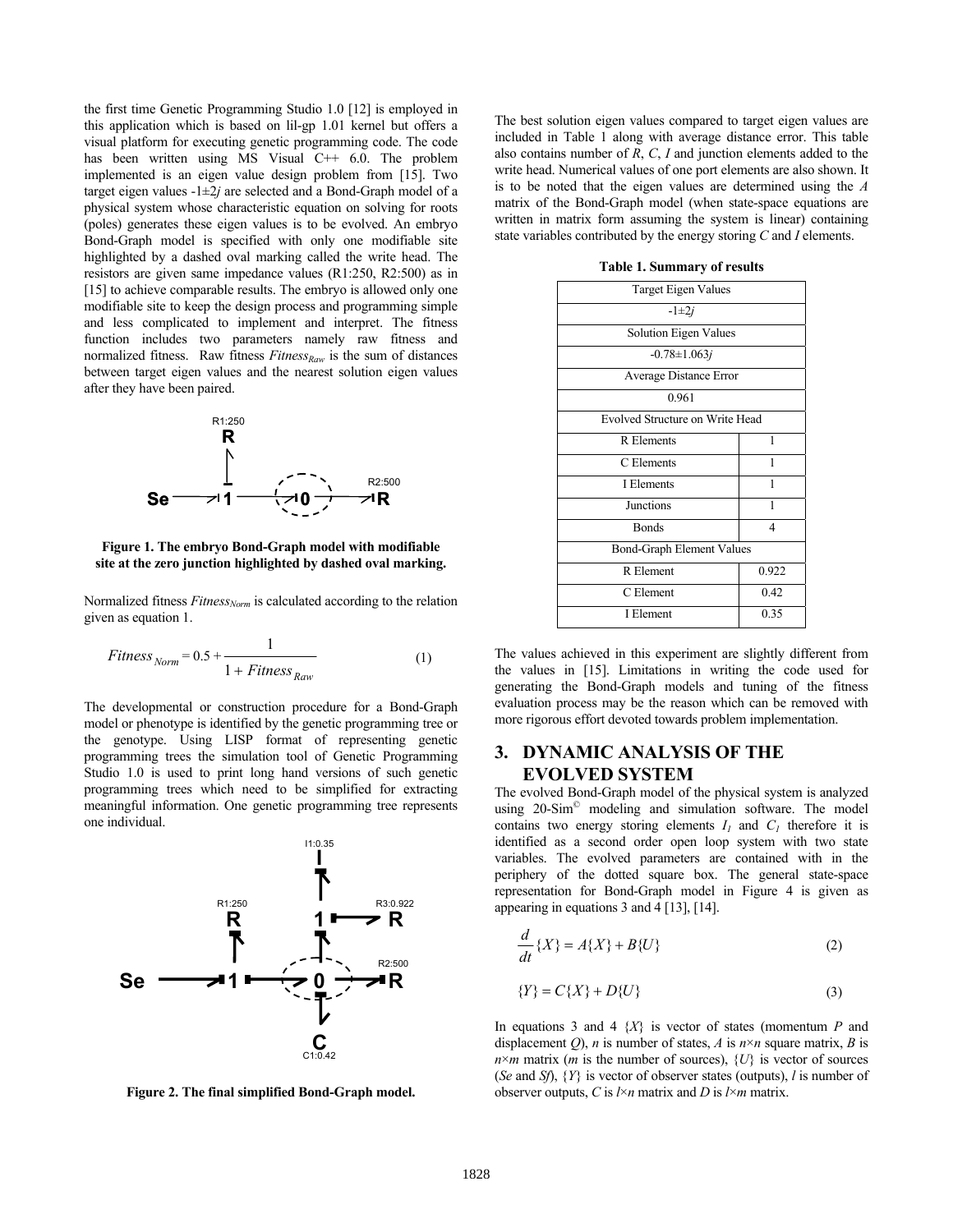

#### **Figure 3. Intuitive physical design realization of the evolved Bond-Graph model.**

The poles of the physical system being represented by this Bond-Graph model are determined by calculating eigen values from matrix *A* in equation 2 using relation  $|A - \lambda I| = 0$  where *I* is identity matrix of order  $n \times n$ . In due course of the procedure followed for dynamic analysis of the system source of effort *Se* is replaced with a modulated source of effort *MSe* and a motion profile tool provided by the 20-Sim© modeling and simulation software is added to the workspace and connected to *MSe*. Motion profile selected is ramp with unit step as the input or excitation. Output signal is position or the observed output state is displacement  $x(t)$ . The response of the system to the unit step input is plotted in Figure 4. The values observed from the response curve appear as equations 4-7.

Setting Time = 
$$
T_s = 5 \text{ s}
$$
 (4)

Rise Time =  $T_r = 1$  s (5)

$$
Peak Time = T_p = 2 s \tag{6}
$$

$$
Damping Ratio = \xi = 0.591 \tag{7}
$$

The target complex conjugate pole pair is  $-1 \pm 2j$  specified in [15] where as average distance error *e* is calculated using distance formula for two numbers. For evolved eigen values  $-0.78 \pm 1.063j$ the maximum average distance error turns out to be 0.961.

Using values of settling time and damping ratio from equations 4 and 7 respectively we have natural frequency of the system  $\omega_n$  equal to 1.319 rad/s and damped natural frequency of the system thus becomes  $\omega_d$  = 1.064 rad/s [1]. Value of time period  $\tau$  is calculated as 5.904 s/rad. Value of percent overshoot %*OS* = 10% is determined using equation 8 same as observed from the output curve in Figure 4.

$$
\%OS = e^{-\xi \pi / \sqrt{1 - \xi^2}} \tag{8}
$$

Generic second order system transfer function *G(s)* is given by the following equation.

$$
G(s) = \frac{K\omega_n^2}{s^2 + 2\xi\omega_n s + \omega_n^2}
$$
\n(9)

After simplification the system transfer function *G(s)* is given by equation 10. Here value of *K* or steady state gain is taken as unity.

$$
G(s) = \frac{1.739}{s^2 + 1.56s + 1.739}
$$
 (10)

From equation 10 the characteristic equation for this particular system thus becomes  $F(s) = s^2 + 1.56s + 1.739$ . Using quadratic formula and solving for roots of the system equation or poles of the physical system we have  $s_{1,2} = -0.78 \pm 1.063j$ . The rise time, settling time and damping ratio are typical of this type of systems. Value of attenuation  $\sigma$  is determined as 0.77 rad/s,  $\beta$  is 54<sup>°</sup> and maximum overshoot  $M_p$  is 10.3%.



**Figure 4. System response to a unit step input.**

#### **4. SUMMARY/CONCLUSION**

The methodology followed has been proposed for unified and automated design of mechatronic or multi domain dynamic systems using Bond-Graphs for system representation and genetic programming for exploring the design space in an open ended manner. This research paper has been a product of an indigenous attempt to implement the design methodology for a postgraduate level research project carried out in two stages. At first stage the objective was to repeat and/or develop a simple experiment based on the said methodology and implementation scheme to achieve comparable results [7]. As the C language code was developed without referring to any source so certain limitations were unavoidable resulting in final eigen values falling slightly short of the target. However the implementation and results prove that the methodology is valid and thus verified. The physical system in Figure 3 is an intuitive rotary mechanical interpretation of the Bond-Graph model. For second stage of the project dynamic analysis of the evolved system has been carried out to illustrate that a stable physical system can be realized from the open ended synthesis paradigm considered so inherent in all applications of automated